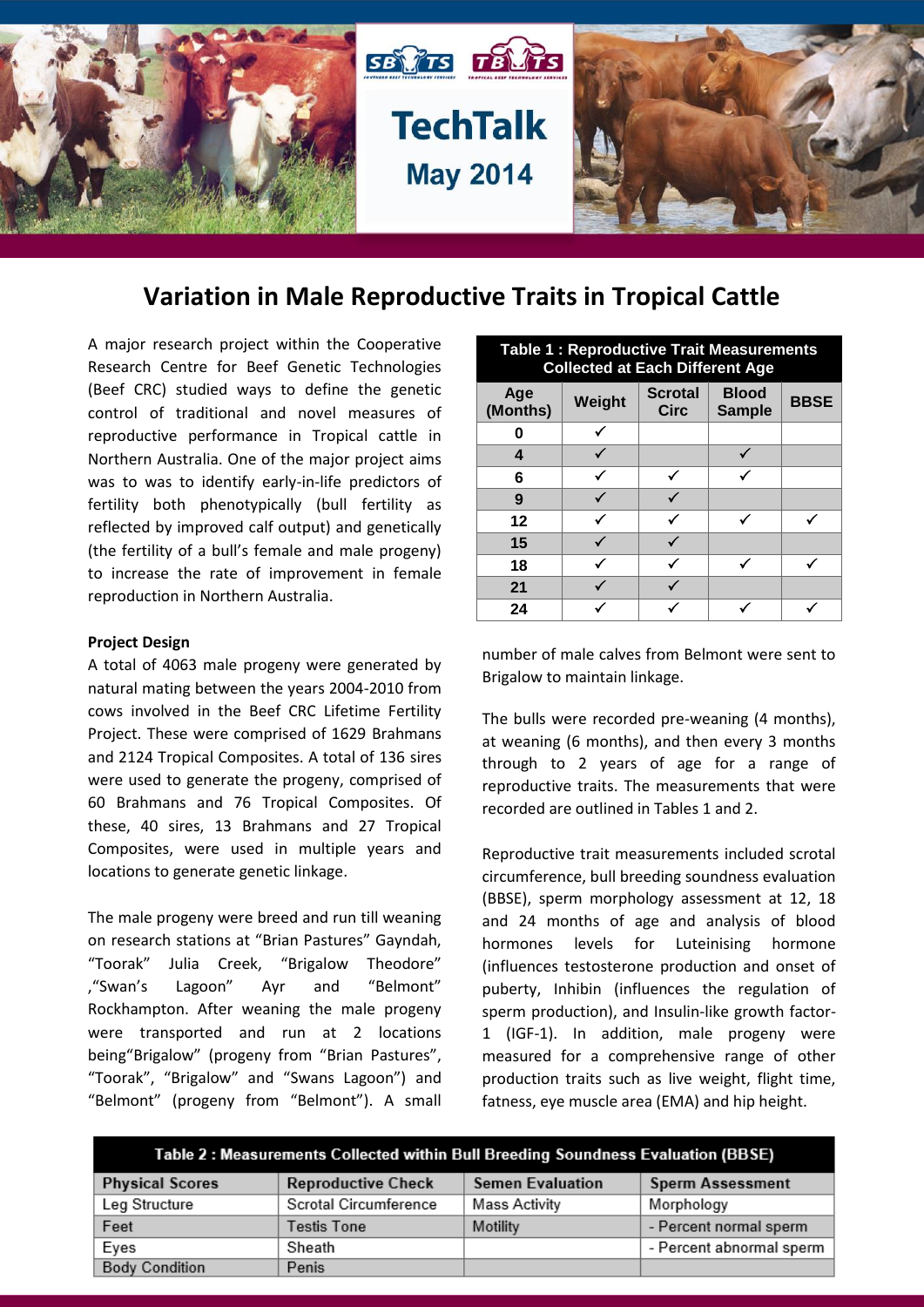

# **Results**

The research showed development of scrotal circumference and semen quality traits of young bulls were significantly affected by both genetic and non-genetic (ie. environmental) effects.

# **Non-Genetic Effects**

The month in which the bulls were born had a considerable effect, with development delayed in younger bulls. The difference between September and January born calves at 18 months was 42 kg live weight, 3 cm smaller scrotal circumference, 15% lower motility and 29% lower percent normal sperm.

## **Genetic Effects**

Results from the Beef CRC research show the heritability estimates were generally moderate for semen quality traits and high for hormone traits and scrotal circumference (see Table 3). This indicated that these male fertility traits were under some genetic control and consequently could be improved through selection

The research showed a relatively strong genetic relationship between scrotal circumference, motility, mass activity and percent normal sperm when measured at 12 months in Tropical Composites and 18 months in Brahmans. These genetic associations suggest that scrotal circumference and sperm motility traits can potential be measured as early in life indicators of bull fertility.



### **Genetic Differences between Animals**

Further analysis revealed that there was up to a 16.5% difference in percent normal sperm between the sons of bulls due to genetic differences between their sires. These results further demonstrate that genetic improvement for important semen quality traits can be made through selection.

## **Conclusions**

The results emphasise the opportunity that exists to improve male fertility in tropical beef cattle breeds by focusing recording and selection on early in life male reproduction traits.

Scrotal Circumference was one amongst the most heritable of the bull traits studied but the magnitude of positive genetic correlation to semen quality traits varied between breed and age

| Table 3 : Heritabilities of Key Male Reproductive Traits |                       |                        |                |                           |  |
|----------------------------------------------------------|-----------------------|------------------------|----------------|---------------------------|--|
|                                                          | Trait                 | <b>Measurement Age</b> | Heritability   |                           |  |
| Category                                                 |                       |                        | <b>Brahman</b> | <b>Tropical Composite</b> |  |
| Hormone                                                  | Inhibin               | 4 months               | 0.74           | 0.72                      |  |
|                                                          | LН                    | 4 months               | 0.31           | 0.48                      |  |
|                                                          | IGF-1                 | 6 months               | 0.44           | 0.36                      |  |
| Scrotal                                                  | Scrotal Circumference | 18 months              | 0.75           | 0.43                      |  |
| <b>Semen Quality</b>                                     | Mass Activity         | 18 months              | 0.24           | 0.13                      |  |
|                                                          | Motility              | 18 months              | 0.15           | 0.15                      |  |
|                                                          | Percent Normal        | 18 months              | 0.25           | 0.20                      |  |

| Table 4 : Genetic Correlations Between Scrotal Circumference and Semen Quality Traits |                    |               |          |                       |
|---------------------------------------------------------------------------------------|--------------------|---------------|----------|-----------------------|
| Breed                                                                                 | Age at Measurement | Mass Activity | Motility | <b>Percent Normal</b> |
| Brahman                                                                               | 18 months          | 0.82          | 0.79     | 0.50                  |
| Tropical Composite                                                                    | 12 months          | 0.60          | 0.56     | 0.55                  |